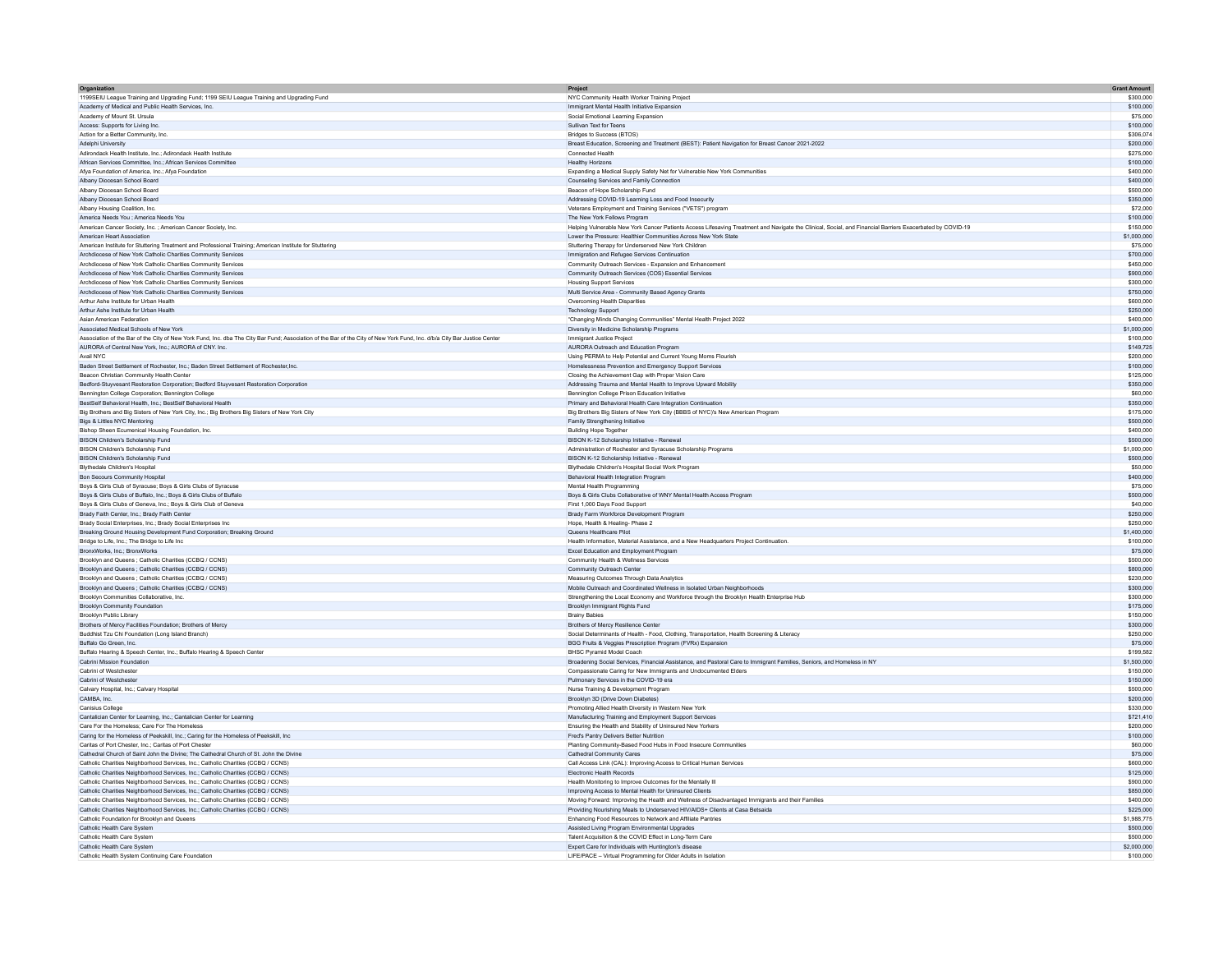| Catholic Health System of Long Island, Inc.; Catholic Health Services of Long Island                                                              | Catholic Health Meds to Beds                                                                                                                                              | \$296,605              |
|---------------------------------------------------------------------------------------------------------------------------------------------------|---------------------------------------------------------------------------------------------------------------------------------------------------------------------------|------------------------|
| Catholic Health System of Long Island, Inc.; Catholic Health Services of Long Island                                                              | Catholic Home Care Remote Patient Monitoring Program                                                                                                                      | \$160,471              |
| Catholic Health System of Long Island, Inc.; Catholic Health Services of Long Island                                                              | Good Samaritan Hospital Tele-Mommies Project                                                                                                                              | \$224 150              |
| Catholic Health System of Long Island, Inc.; Catholic Health Services of Long Island                                                              | Good Samaritan Mother-Baby Modernization                                                                                                                                  | \$1,100,000            |
| Catholic Health System of Long Island, Inc.; Catholic Health Services of Long Island                                                              | Good Shepherd Hospice EMR Platform                                                                                                                                        | \$1,000,000            |
| Catholic Health System of Long Island, Inc.: Catholic Health Services of Long Island                                                              | Mercy Hospital Pre-Surgical Testing Renovation                                                                                                                            | \$1,000,000            |
| Catholic Health System of Long Island, Inc.; Catholic Health Services of Long Island                                                              | St. Charles Gold Dental Clinic Charity Care                                                                                                                               | \$172,000              |
| Catholic Health System of Long Island, Inc.: Catholic Health Services of Long Island                                                              | Catholic Home Care Telehealth Remote Patient Monitoring System to Address Health Disparities in Nassau and Suffolk Counties on Long Island                                | \$250,000              |
| Catholic Managed Long Term Care, Inc.                                                                                                             | New East Harlem PACE Clinic                                                                                                                                               | \$500,000              |
| Catholic Migration Services, Inc.: Catholic Migration Services Inc.                                                                               | Detention and Removal Defense Services                                                                                                                                    | \$157,354              |
| Catholic Migration Services, Inc.; Catholic Migration Services Inc.                                                                               | Migrant Worker Team Project                                                                                                                                               | \$313.062              |
| Catholic Migration Services, Inc.; Catholic Migration Services Inc.                                                                               | Naturalization Project                                                                                                                                                    | \$260,000              |
| Catholic Migration Services, Inc.; Catholic Migration Services Inc.                                                                               | Immigrant Impact Team                                                                                                                                                     | \$551,250              |
| Catskill Area Hospice and Palliative Care, Inc.                                                                                                   | Providing In Home Palliative Care for Underserved, Isolated Older Adults: Expansion of Choices Program                                                                    | \$200,000              |
| Center for Community Alternatives ; Center for Community Alternatives                                                                             | Youth Violence Prevention & Peer Leadership Program                                                                                                                       | \$75,000               |
| Center for Family Life in Sunset Park, Inc.; Center for Family Life in Sunset Park                                                                | Food Pantry and Benefits Access Program                                                                                                                                   | \$200,000              |
|                                                                                                                                                   |                                                                                                                                                                           | \$250,000              |
| Center for Family Life in Sunset Park, Inc.; Center for Family Life in Sunset Park                                                                | Immigrant Families Trauma Informed Counseling Program                                                                                                                     |                        |
| Central New York Community Foundation, Inc.                                                                                                       | CNY Community Foundation Windows and Doors Replacement Program Expansion                                                                                                  | \$150,000              |
| Central New York Lyme and Tick-Borne Disease Alliance, Inc.; CNY Lyme and Tick-Borne Disease Alliance                                             | Renewal of Geographic Expansion of the CNY Lyme and Tick-Borne Disease Alliance                                                                                           | \$150,000              |
| Cerebral Palsy Associations of New York State, Inc.; Cerebral Palsy Associations of New York State                                                | Community Health Outreach Project                                                                                                                                         | \$1,500,000            |
| Chaminade Development Fund, Inc.: Chaminade High School                                                                                           | Access For All                                                                                                                                                            | \$100,000              |
| Charles B. Wang Community Health Center, Inc.                                                                                                     | Bilingual Smoking Cessation Health Coaching Program for Immigrant Asian Smokers in Flushing, Queens                                                                       | \$125,000              |
| Children's Health Fund                                                                                                                            | Trauma-Sensitive Trainings for Early Childhood Educators                                                                                                                  | \$250,000              |
| Children's Home of Wyoming Conference                                                                                                             | Family Nutrition and Overall Wellness (Family NOW) Program                                                                                                                | \$75,000               |
| Christian Herald Association Inc. dba The Bowery Mission; The Bowery Mission                                                                      | Mont Lawn City Camp                                                                                                                                                       | \$100,000              |
| Church of Our Lady of Mount Carmel: Our Lady of Mount Carmel - Elmsford Community Food Pantry                                                     | OI MC Food Pantry Flectrical Expansion                                                                                                                                    | \$50,000               |
| Church of Our Lady of Mt. Carmel; Our Lady of Mount Carmel                                                                                        | Human Formation for Immigrant Women                                                                                                                                       | \$80,000               |
| Church of St. Bernard                                                                                                                             | Renovation and Upgrading of Utilities in Community Center Building                                                                                                        | \$125,000              |
| Church of St. Jerome; St. Jerome HANDS Community Center                                                                                           | Health and Wellness Support Program                                                                                                                                       | \$42,500               |
| Church of St. Thomas Aquinas ; St. Thomas Aquinas Church                                                                                          | St Thomas Aguinas Food Panto                                                                                                                                              | \$50,000               |
| Church of the Good Shepherd                                                                                                                       | Elder Café and Food Pantry Initiative                                                                                                                                     | \$30,000               |
| Church of the Holy Cross                                                                                                                          | The Mercy Project                                                                                                                                                         | \$75,000               |
| Circulo de la Hispanidad                                                                                                                          | Project Opportunity/Oportunidad                                                                                                                                           | \$125,000              |
| City Harvest, Inc.; City Harvest                                                                                                                  | Increasing Access to Healthy Food through Food Rescue and Distribution                                                                                                    | \$200,000              |
| City Mission of Schenectady                                                                                                                       | Bridges to Wellness: Developing and Creating Access to Resource Networks that Help Build Sustainable Individuals, Families and Neighborhoods                              | \$500,000              |
|                                                                                                                                                   | City Year New York - Whole School Whole Child Services                                                                                                                    | \$150,000              |
| City Year, Inc.; City Year - New York                                                                                                             |                                                                                                                                                                           |                        |
| Citymeals-on-Wheels; Citymeals on Wheels                                                                                                          | Expand Emergency Food Package Deliveries                                                                                                                                  | \$250,000              |
| Clear Path for Veterans, Inc.: Clear Path for Veterans                                                                                            | Clear Path for Veterans Peer Expansion Continuation Project                                                                                                               | \$150,000              |
| CNYHHN, Inc.; Central New York Health Home Network, Inc.                                                                                          | Community Impact Hub and Connected School Satellites Sites                                                                                                                | \$250,000              |
| Coalition for the Homeless, Inc.; Coalition for the Homeless                                                                                      | Client Advocacy Program                                                                                                                                                   | \$75,000               |
| Community Foundation for Greater Buffalo                                                                                                          | Community Health Worker Outreach for Healthy Housing                                                                                                                      | \$100,000              |
| Community Health Care Association of New York State, Inc.: Community Health Care Association of New York State (CHCANYS)                          | Trauma Informed Primary Care (TIC) at NYS Community Health Centers (NYS CHC's) Phase 3                                                                                    | \$200,000              |
| Community Health Care Association of New York State, Inc.; Community Health Care Association of New York State (CHCANYS)                          | NYS CHC Workforce Priorities and Addressing Health Disparities                                                                                                            | \$275,000              |
| Community Health Care Association of New York State; Community Health Care Association of New York State (CHCANYS)                                | Addressing Health Care Disparities Using Data-Driven Strategies: Enhancing Health Center Capacity to Collect Granular Data on Patients' Race, Ethnicity, Language (REaL). | \$150,000              |
| Compeer Rochester, Inc.                                                                                                                           | CompeerCORPS Veterans Support Services                                                                                                                                    | \$85,000               |
|                                                                                                                                                   |                                                                                                                                                                           | \$85,700               |
| Comunilife Inc.                                                                                                                                   | Comunilife Medical Respite Program                                                                                                                                        |                        |
|                                                                                                                                                   | Anba Abraam Fund - Renewal                                                                                                                                                | \$500,000              |
| Coptic Orthodox Patriarchate Diocese of New York & New England; Coptic Orthodox Diocese of New York and New England                               | Growing Sustainable 4-H Clubs                                                                                                                                             | \$75,000               |
| Cornell Cooperative Extension of Monroe County ; Cornell Cooperative Extension of Monroe County<br>Cornell Cooperative Extension of Oneida County |                                                                                                                                                                           |                        |
|                                                                                                                                                   | Project THRIVE - Fostering Trauma-Informed Healthcare Responses in Vulnerable Environments (Post-COVID-19)                                                                | \$100,000              |
| Council of Peoples Organization; Council of Peoples Organization Inc.                                                                             | COPO Senior Center                                                                                                                                                        | \$500,000              |
| Cristo Rev Brooklyn High School                                                                                                                   | Cristo Rey Brooklyn High School Nurse and Social Work & Mental Health Program                                                                                             | \$150,000              |
| Cristo Rey New York High School                                                                                                                   | Retention of Mental Health Counseling Department                                                                                                                          | \$100,000              |
| Daystar for Medically Fragile Children dba Daystar Kids; Daystar for Medically Fragile Children dba/DAYSTAR KIDS                                  | Transforming Miracles to Milestones - Expanding Daystar Kids' Interdisciplinary Pediatric Complex Care Services                                                           | \$500,000              |
| De La Salle Academy                                                                                                                               | Enhancement of Educational Opportunities                                                                                                                                  | \$100,000              |
| Dental Lifeline Network - New York                                                                                                                | Donated Dental Services (DDS)                                                                                                                                             | \$75,000               |
| Department of Education, Archdiocese of New York                                                                                                  | Expanded Special Education Initiative                                                                                                                                     | \$950,000              |
| Department of Education, Archdiocese of New York                                                                                                  | Mental Health Curriculum at ADNY Catholic Schools                                                                                                                         | \$150,000              |
| Denartment of Education Archdiocese of New York                                                                                                   | STREAM Curriculum at Three Inner-City Catholic Schools                                                                                                                    | \$250,000              |
| Department of Education, Diocese of Brooklyn; Department of Education - Diocese of Brooklyn                                                       | Guidance Counselors Supporting Mental Health Initiatives                                                                                                                  | \$750,000              |
| Department of Education, Diocese of Brooklyn; Department of Education - Diocese of Brooklyn                                                       | Remote Learning Initiatives                                                                                                                                               | \$500,000              |
| DePaul Adult Care Communities, Inc.                                                                                                               | Enhancing Quality of Life for Older Adults through Technology                                                                                                             | \$90,500               |
| Diocese of Albany Catholic Charities                                                                                                              | Casework Home Visitation - Maternal and Child Health Program Renewal                                                                                                      | \$300,000              |
| Diocese of Albany Catholic Charities                                                                                                              | Supervised Apartments for Young Families - Transitional Living Program Renewal                                                                                            | \$150,000              |
| Diocese of Albany Catholic Charities                                                                                                              | Aging Life Care Services - Renewal                                                                                                                                        | \$400,000              |
| Diocese of Albany Catholic Charities                                                                                                              | No Wrong Door - Renewal                                                                                                                                                   | \$500,000              |
| Diocese of Ogdensburg Catholic Charities                                                                                                          | Case Management Services Enhancements                                                                                                                                     | \$400,000              |
| Diocese of Ogdensburg Catholic Charities                                                                                                          | Fresh Start Foster Care Supervised Visitation Program                                                                                                                     | \$200,000              |
| Diocese of Ogdensburg Catholic Charities                                                                                                          | Migrant and Immigrant Support and Advocacy                                                                                                                                | \$200,000              |
| Diocese of Ogdensburg Catholic Charities                                                                                                          | Seaway House                                                                                                                                                              | \$297.830              |
| Diocese of Ogdensburg Catholic Charities                                                                                                          | Strengthening Families Parenting Education Program                                                                                                                        | \$196,923              |
| Docs for Tots                                                                                                                                     | Help Me Grow - Long Island                                                                                                                                                | \$100,000              |
| Dominican Retreat House, Inc.; Dominican Retreat and Conference Center                                                                            | Spiritual Sanctuary & Spiritual Health Care Standards Training Institute                                                                                                  | \$100,000              |
|                                                                                                                                                   |                                                                                                                                                                           | \$500,000              |
| Dominican Sisters Family Health Service, Inc.<br>DOROT, Inc.                                                                                      | Recruitment and Retention of Home Care Staff<br>Door to Door Relaunch, Rebuild, and Transition from COVID-19                                                              | \$100,000              |
|                                                                                                                                                   |                                                                                                                                                                           |                        |
| Dunbar Association, Inc.<br>D'Youville College                                                                                                    | Community Based Senior Service Program Expansion @ Dunbar<br>Integrating Mental and Behavioral Health Supports with Primary Care at the Health Professions Hub            | \$150,000<br>\$400,000 |
|                                                                                                                                                   |                                                                                                                                                                           | \$150,000              |
| ECMC Foundation, Inc.; The ECMC Foundation<br>Educational Alliance Inc.                                                                           | Expansion of Innovative Outpatient Behavioral Health Programs                                                                                                             | \$100,000              |
|                                                                                                                                                   | Supporting the Mental and Physical Well-being of At-Risk Older Adults to Age with Dignity                                                                                 |                        |
| Elizabeth Seton Children's Center; Elizabeth Seton Pediatric Center d/b/a Elizabeth Seton Children's Center                                       | Pioneering Residential Care for Young Adults with Medically Complex Conditions                                                                                            | \$1,000,000            |
| Elmcrest Children's Center, Inc.: Elmcrest Children's Cente                                                                                       | Everybody Gets to Play - An Inclusive Preschool Initiative                                                                                                                | \$75,000               |
| Encourage Kids Foundation; enCourage Kids Foundation                                                                                              | Strengthening Coping Mechanisms in the Hospital Setting for Children with Suicide Ideations                                                                               | \$200,000              |
| Episcopal Charities of the Diocese of New York                                                                                                    | Expanding and Diversifying a Culturally Relevant Food Access System in the Hudson Valley                                                                                  | \$200,000              |
| Enisconal Seniorl ife Communities<br>Explore & MoreA Children's Museum; Explore & More Children's Museum                                          | Supporting Seniors In their Neighborhood - Expansion<br>Access & Inclusion                                                                                                | \$111,000<br>\$100,000 |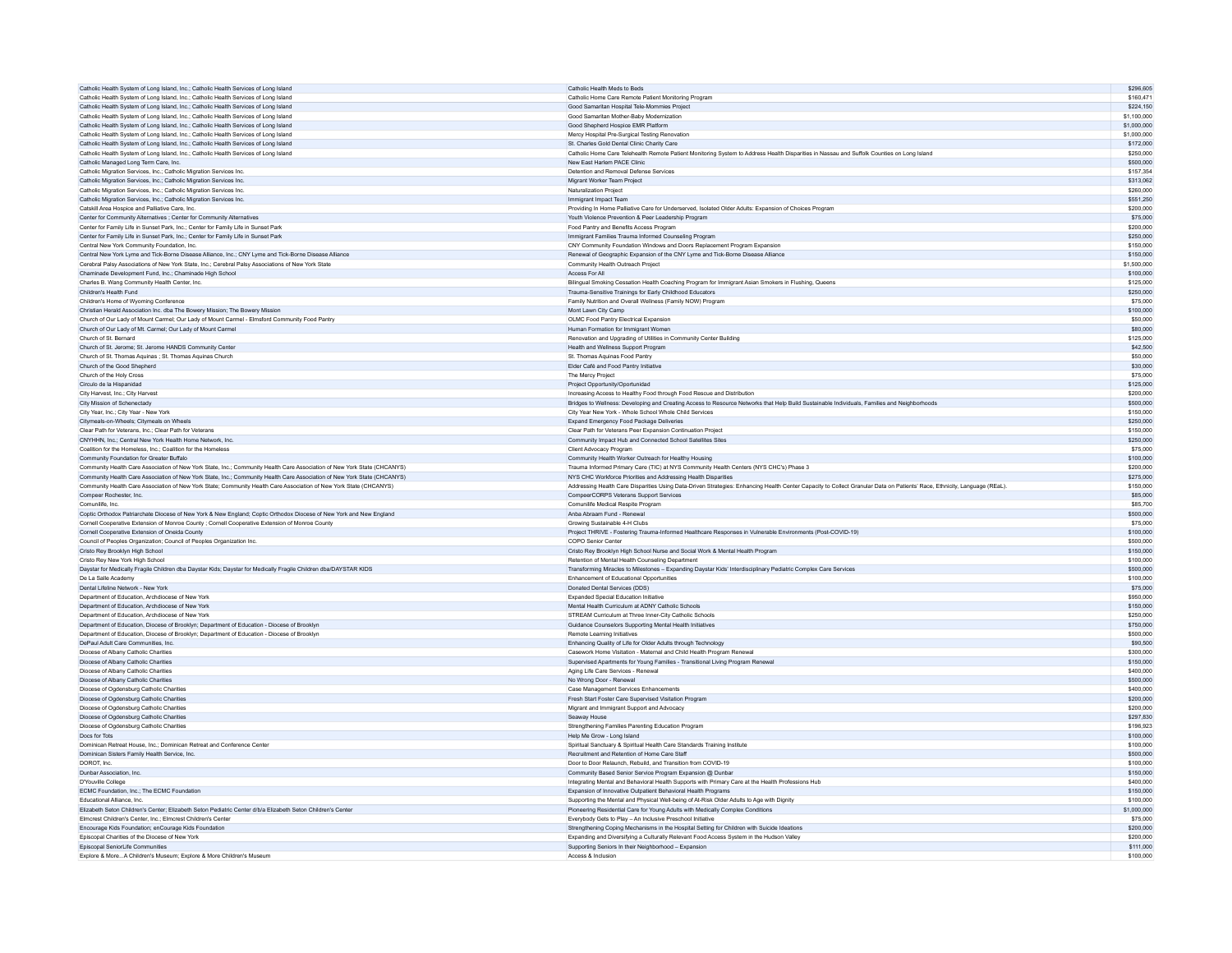| Family and Children's Association                                                                                                                                         | Cooperative Childhood Strategies                                                                                                                                     | \$250,000              |
|---------------------------------------------------------------------------------------------------------------------------------------------------------------------------|----------------------------------------------------------------------------------------------------------------------------------------------------------------------|------------------------|
| FeedMore WNY, Inc.: FeedMore WNY Inc.                                                                                                                                     | All Ages Assistance for FeedMore                                                                                                                                     | \$175,000              |
| Ferncliff Nursing Home ; Ferncliff Nursing Home                                                                                                                           | Capital Improvements                                                                                                                                                 | \$750,000              |
| Fifth Avenue Presbyterian Church                                                                                                                                          | Ecumenical Outreach Partnership (EOP)                                                                                                                                | \$250,000              |
|                                                                                                                                                                           |                                                                                                                                                                      |                        |
| Finger Lakes Community Health                                                                                                                                             | FLCH Senior Care                                                                                                                                                     | \$150,000<br>\$250,000 |
| Finger Lakes Performing Provider System, Inc.                                                                                                                             | Reducing Health Disparities through Community Navigation Support                                                                                                     |                        |
| Food Bank For New York City                                                                                                                                               | Fresh Produce Initiative                                                                                                                                             | \$250,000              |
| Food Bank of Central New York ; Food Bank of Central New York                                                                                                             | Direct Distribution of Nutritious Food                                                                                                                               | \$175,000              |
| Foodlink, Inc.                                                                                                                                                            | Pop-Up Pantries: A Sustainable Solution to Foodlink's Emergency Food Distributions                                                                                   | \$150,000              |
| Foodlink Inc.                                                                                                                                                             | Elevating Childhood Hunger Programs: After-School, Summer, and Weekend Meals                                                                                         | \$125,000              |
| Foodlink, Inc.                                                                                                                                                            | Support WIC-eligible families in the Finger Lakes region through accessible and community-driven solutions                                                           | \$199,743              |
| Fordham University                                                                                                                                                        | Health and Mental Health Care for Women Asylum Seekers in NYC: Innovative Pathways to Increase Access and Utilization of Services                                    | \$125,000              |
| Fordham University                                                                                                                                                        | Clinical Mental Health Services in the Bronx Community                                                                                                               | \$250,000              |
| Fordham University                                                                                                                                                        | Fordham University Institute of American Language and Culture Community English as a Second Language Program                                                         | \$150,000              |
| Fort Drum Regional Health Planning Organization, Inc.                                                                                                                     | Health Career Army Pathways Program                                                                                                                                  | \$100,000              |
|                                                                                                                                                                           |                                                                                                                                                                      |                        |
| Foundation for Inclusive Catholic Education                                                                                                                               | Building Capacity for Inclusive Catholic Education in WNY                                                                                                            | \$75,000               |
| Freedom Guide Dogs for the Blind, Inc.                                                                                                                                    | Hometown Training                                                                                                                                                    | \$75,000               |
| Futures in Education                                                                                                                                                      | Futures in Education Scholarship Program                                                                                                                             | \$1,000,000            |
| George Jackson Academy                                                                                                                                                    | Promote Health and Well-Being for Vulnerable Boys of Color through After School Programming                                                                          | \$100,000              |
| Gerard Place Housing Development Fund Company: Gerard Place                                                                                                               | Pathways Out of Poverty - Job/Career Center                                                                                                                          | \$300,000              |
| Girl Scouts of Northeastern New York, Inc.                                                                                                                                | Afterschool Troops for Underserved Albany Girls                                                                                                                      | \$85,000               |
| Girls Who Code, Inc.; GIRLS WHO CODE INC                                                                                                                                  | Expanding Reach of Afterschool Clubs throughout New York State                                                                                                       | \$155,000              |
| Goddard Riverside Community Center                                                                                                                                        | Integrated Health Services for Formerly Homeless Individuals                                                                                                         | \$175,000              |
| God's Love We Deliver Inc.: God's Love We Deliver                                                                                                                         | Medically Tailored Meals for At-Risk Communities                                                                                                                     | \$104,695              |
| Golisano Autism Center                                                                                                                                                    | Family Navigation and Help Line for People with Autism                                                                                                               | \$93,669               |
|                                                                                                                                                                           |                                                                                                                                                                      |                        |
| Good Shepherd Services                                                                                                                                                    | Future Focus: A Comprehensive Initiative to Ensure a Healthy and Thriving Future for Foster Youth                                                                    | \$1,000,000            |
| Goodwill of the Finger Lakes, Inc.; Goodwill of the Finger Lakes                                                                                                          | 211/LIFE LINE                                                                                                                                                        | \$125,000              |
| Grace Institute of New York                                                                                                                                               | Mental Health Supports for Workforce Training Participants                                                                                                           | \$175,000              |
| Greater New York Hospital Foundation, Inc.                                                                                                                                | Transforming Leadership-Provider Relationships to Reduce Clinician Burnout                                                                                           | \$390.313              |
| Harlem Children's Zone, Inc.                                                                                                                                              | <b>Healthy Harlen</b>                                                                                                                                                | \$350,000              |
| Hartley House, Inc. : Hartley House                                                                                                                                       | Home Outreach Program for Elders (HOPE)                                                                                                                              | \$100,000              |
| HCA Education and Research ; Home Care Association of New York State/HCA Education and Research ("HCA")                                                                   | Collaborative Models of Community Medicine and Paramedicine                                                                                                          | \$1,250,000            |
| HCA Education and Research : Home Care Association of New York State/HCA Education and Research ("HCA")                                                                   | Addressing Health Disparities Through Home Care                                                                                                                      | \$275,000              |
| Healthcare Educational & Research Fund, Inc.; Health Care Educational & Research Fund Inc                                                                                 | Advancing Healthcare Excellence and Inclusion                                                                                                                        | \$999,964              |
| Heart Love & Soul, Inc.: Heart Love & Soul Inc.                                                                                                                           | Daybreak Program Expansion                                                                                                                                           | \$200,000              |
|                                                                                                                                                                           |                                                                                                                                                                      |                        |
| HeartShare Human Services of New York                                                                                                                                     | BCBA 2.0 - First Step [Preschool] Iteration                                                                                                                          | \$225,000              |
| HeartShare Human Services of New York                                                                                                                                     | Enhanced Staffing to Support Early Childhood Services - Renewal Request                                                                                              | \$250,000              |
| HeartShare St. Vincent's Services, Inc.; St. Vincent's Services, DBA HeartShare St. Vincent's Services                                                                    | Renewal of the Expansion of the American Dream Program                                                                                                               | \$200,000              |
| HeartShare St. Vincent's Services, Inc.; St. Vincent's Services, DBA HeartShare St. Vincent's Services                                                                    | Families for Medically Fragile Youth                                                                                                                                 | \$150,000              |
| Helen Keller International                                                                                                                                                | Clear Vision for Homeless Families in NYC                                                                                                                            | \$85,000               |
| Helen Keller International                                                                                                                                                | Clear Vision for Vulnerable Seniors                                                                                                                                  | \$85,000               |
| Helen Keller Services                                                                                                                                                     | Health and Wellness Program                                                                                                                                          | \$100,000              |
| Heritage Christian Services; Heritage Christian Services, Inc.                                                                                                            | Aging in Place                                                                                                                                                       | \$250,000              |
| Hilbert College                                                                                                                                                           | Franciscan Advocacy & Resource Center at Hilbert College                                                                                                             | \$523.625              |
|                                                                                                                                                                           |                                                                                                                                                                      |                        |
|                                                                                                                                                                           |                                                                                                                                                                      |                        |
| Hispanic Counseling Center Inc.                                                                                                                                           | Breaking the Cycle of Immigrant Children Exposed To Domestic Violence                                                                                                | \$100,000              |
| Hispanic Resource Center of Larchmont Mamaroneck Inc. dba Community Resource Center: Hispanic Resource Center of Larchmont Mamaroneck Inc (dba Community Resource Center) | Continuation of Building our Future                                                                                                                                  | \$75,000               |
| Home HeadQuarters, Inc.; Home HeadQuarters                                                                                                                                | Healthy Homes Rehabilitation Program 2021                                                                                                                            | \$200,000              |
| Hope for Youth                                                                                                                                                            | <b>Runaway and Homeless Youth Services</b>                                                                                                                           | \$150,000              |
| Horseheads Family Resource Center, Inc.; Horseheads Family Resource Center                                                                                                | Strengthened Families Initiative                                                                                                                                     | \$25,000               |
| Hospice & Palliative Care Association of New York State; Hospice & Palliative Association of New York State                                                               | Using Advance Care Planning to Decrease Health Disparities in Hospice and Palliative Care                                                                            | \$225,000              |
| <b>Hospital for Special Surgery</b>                                                                                                                                       | HSS Aging with Dignity Initiative                                                                                                                                    | \$75,000               |
|                                                                                                                                                                           |                                                                                                                                                                      |                        |
| Hour Children, Inc.: Hour Children<br>Hour Children, Inc.: Hour Children                                                                                                  | Hour Children Community Outreach Project<br>Hour Children Supportive Housing                                                                                         | \$159,000<br>\$250,000 |
|                                                                                                                                                                           |                                                                                                                                                                      |                        |
| Hunger Free America                                                                                                                                                       | WIC Program Outreach                                                                                                                                                 | \$150,000              |
| Hunter College Foundation, Inc.; The Hunter College Foundation                                                                                                            | Cabrini Fellowships for Social Work and Nursing Students                                                                                                             | \$1,000,000            |
| Hunter's Hope Foundation, Inc.: Hunter's Hope Foundation                                                                                                                  | New York State Leukodystrophy Care Network (LCN) Centers                                                                                                             | \$100,000              |
| Ibero-American Action League Inc.; IBERO AMERICAN ACTION LEAGUE INC                                                                                                       | Ibero's Community Resource Center (CRC)                                                                                                                              | \$175,000              |
| Immaculate Conception Church: Immaculate Conception                                                                                                                       | Food Pantry Restructuring                                                                                                                                            | \$100,000              |
| Immaculate Heart Central ; Immaculate Heart Central                                                                                                                       | Student and Family Support Services                                                                                                                                  | \$80,000               |
| Immigrant Justice Corps                                                                                                                                                   | Access to Counsel for Low-Income Immigrants                                                                                                                          | \$200,000              |
| Inner-City Scholarship Fund, Inc.                                                                                                                                         | <b>GRSS Scholarships</b>                                                                                                                                             | \$1,000,000            |
|                                                                                                                                                                           |                                                                                                                                                                      | \$325,000              |
| Institute for Community Living, Inc.; Institute for Community Living, Inc. (ICL)                                                                                          | Care and Support Services Navigation for Brownsville, East New York, and Underserved Communities Across Brooklyn: Healthcare, Housing, Employment, and Food Security |                        |
| Interfaith Partnership for the Homeless                                                                                                                                   | Sister Mavis Jewell Medical Respite                                                                                                                                  | \$150,000              |
| Iona College                                                                                                                                                              | Interprofessional Education (IPE) in the Field - Phase II                                                                                                            | \$400,000              |
| Irag and Afghanistan Veterans of America : Irag and Afghanistan Veterans of America                                                                                       | IAVA's Quick Reaction Force (QRF)                                                                                                                                    | \$125,000              |
| Iroquois Healthcare Association, Inc.; Iroquois Healthcare Association                                                                                                    | Acute Care Training for NYS Entry Level Essential Hospital Workers Extension Program                                                                                 | \$500,000              |
| Iroquois Healthcare Association, Inc.; Iroquois Healthcare Association                                                                                                    | IHA Mother Cabrini Health Foundation Scholarship Program                                                                                                             | \$300,000              |
| Islamic Center of Rochester, Inc.; Islamic Center of Rochester                                                                                                            | Food, Shelter and Health Awareness Programs for the underprivileged Greater Rochester area community                                                                 | \$158,000              |
| Island Harvest ITD                                                                                                                                                        | <b>Fast End Exnansion Program</b>                                                                                                                                    | \$125,000              |
| Jawonio, Inc.                                                                                                                                                             | Enhanced Behavioral Health Services through Professional Development                                                                                                 | \$100,000              |
| Jericho Road Ministries dba Jericho Road Community Health Center; Jericho Road Community Health Center                                                                    | Vive Shelter for Asylees                                                                                                                                             | \$175,000              |
|                                                                                                                                                                           | Caring Link                                                                                                                                                          | \$1,000,000            |
| Jewish Association Serving the Aging; Jewish Association Serving the Aging (JASA)                                                                                         |                                                                                                                                                                      | \$150,000              |
| Jewish Family Service of Buffalo and Erie County                                                                                                                          | Trauma Systems Therapy for Refugee Youth                                                                                                                             |                        |
| JobsFirstNYC                                                                                                                                                              | Young Adult Sectoral Employment Project - Healthcare Sector Employment Network                                                                                       | \$150,000              |
| Joe Torre Safe at Home Foundation; Joe Torre Safe At Home                                                                                                                 | Mental Health Support & Digital Prevention Services for Youth Experiencing Trauma                                                                                    | \$100,000              |
| Joint Council for Economic Opportunity of Clinton and Franklin Counties, Inc.; Joint Council for Economic Opportunity of Clinton & Franklin                               | Food Insecurity Program Support for Rural Communties in the North Country Renewal                                                                                    | \$100,000              |
| Joseph's House and Shelter, Inc.; Josephs House and Shelter                                                                                                               | Street Outreach Expansion                                                                                                                                            | \$80,000               |
| Joseph's House for Women Inc.                                                                                                                                             | Pregnancy-Maternity Housing Residential Expansion                                                                                                                    | \$200,000              |
| Julia Dyckman Andrus Memorial, Inc.; Julia Dyckman Andrus Memorial Inc.                                                                                                   | ANDRUS Westchester County Healthy Families Expansion                                                                                                                 | \$125,000              |
| Kaleida Health Foundation                                                                                                                                                 | Deepening Behavioral & Nutrition Health Services in Primary Care Practices                                                                                           | \$100,000              |
| Katherine Luther Residential Health Care & Rehabilitation Center, Inc.                                                                                                    | Community Wellness Partners PACE program                                                                                                                             | \$300,000              |
| Kevin Guest House                                                                                                                                                         |                                                                                                                                                                      | \$250,000              |
|                                                                                                                                                                           | Improved Health, Safety, Security & Accessibility for Patients & Caregivers Accessing Care Away from Home                                                            | \$62,500               |
| Kings Against Violence Initiative, Inc.; Kings Against Violence Initiative<br>LAMP Ministries, Inc.                                                                       | Healthy Young Minds of Brooklyn<br>LAMPcafe Outreach                                                                                                                 | \$50,000               |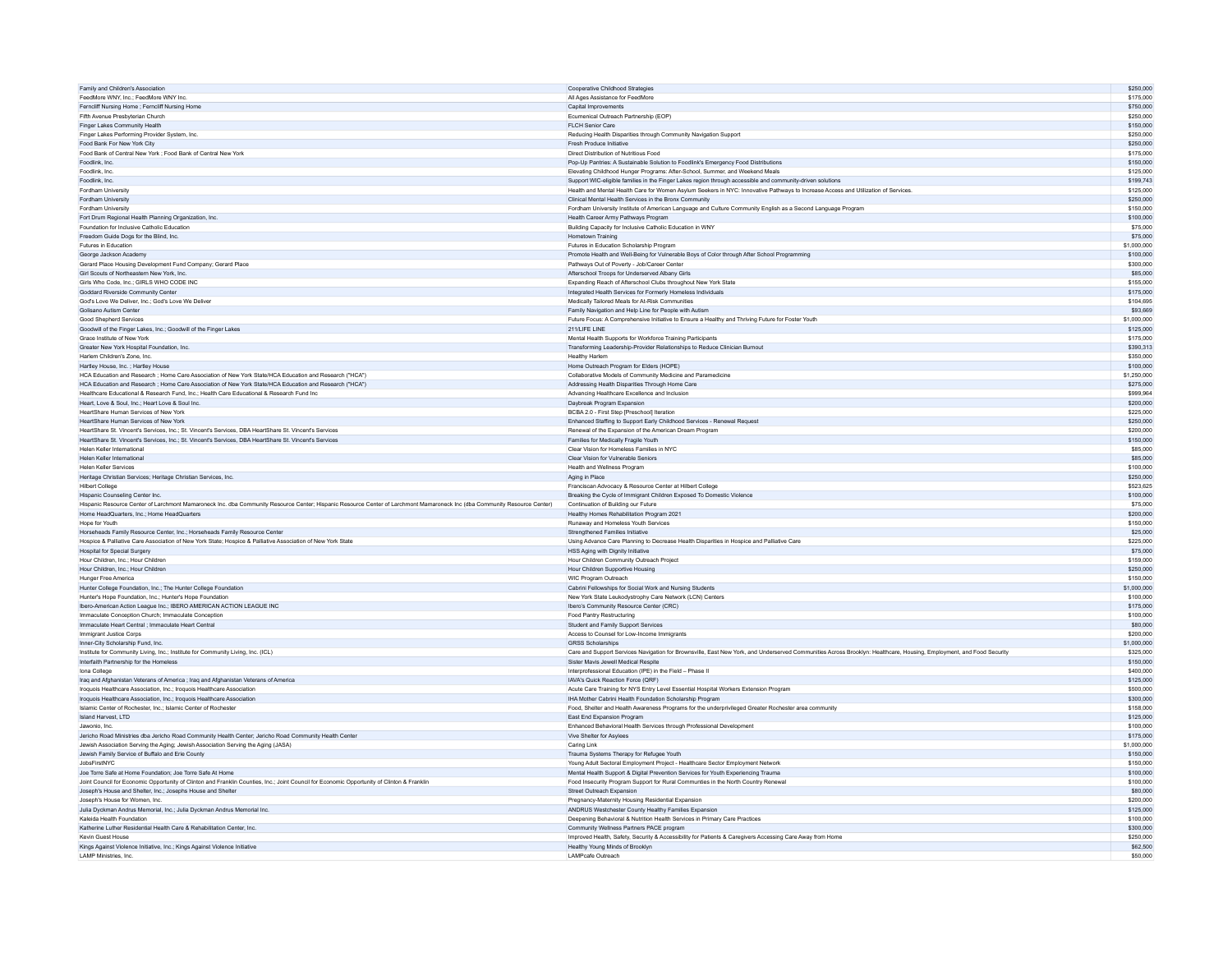| L'Arche Syracuse, Inc.: L'Arche Syracuse                                                                                                       | Home and Community Renewal                                                                                                                                                        | \$75,000               |
|------------------------------------------------------------------------------------------------------------------------------------------------|-----------------------------------------------------------------------------------------------------------------------------------------------------------------------------------|------------------------|
| Le Moyne College                                                                                                                               | CARE Spirituality and Connection in Aging: A Post-Pandemic Webinar Series                                                                                                         | \$75,000               |
| Le Movne College                                                                                                                               | Cabrini Scholarships in Nursing                                                                                                                                                   | \$400,000              |
| Legal Aid Society of Rochester, Inc.; The Legal Aid Society of Rochester, NY                                                                   | LASROC's Immigrant Health and Well-Being Project                                                                                                                                  | \$125,000              |
|                                                                                                                                                |                                                                                                                                                                                   |                        |
| Lincoln Hall ; Lincoln Hall Boys' Haven                                                                                                        | Successful STEPS                                                                                                                                                                  | \$600,000              |
| Loretto Health and Rehabilitation Center                                                                                                       | Frontline Career Advancement Program (FCAP)                                                                                                                                       | \$300,000              |
| Loretto Health and Rehabilitation Center                                                                                                       | Regional Long-Term Care Assessment and Action Plan                                                                                                                                | \$75,000               |
| Loretto Health and Rehabilitation Center ; Loretto Health and Rehabilitation Center                                                            | Loretto Navigation Program                                                                                                                                                        | \$305,000              |
| Lutheran Social Services of Metropolitan New York, Inc.; Lutheran Social Services Of Metropolitan New York Inc.                                | Addressing Adverse Childhood Experiences for Youth and Families in Foster Care                                                                                                    | \$150,000              |
| Maimonides Medical Center                                                                                                                      | Critical Time Intervention for Formerly Incarcerated Individuals with Serious Mental Illness                                                                                      | \$200,000              |
| Make the Road New York                                                                                                                         | NYS Immigrant Health & Covid Recovery Program                                                                                                                                     | \$350,000              |
| Maria College                                                                                                                                  | Accessibility Services and Counseling Services at the Frank E. O'Brien Jr. Student Support Center                                                                                 | \$140,000              |
| Massena Independent Living Center, Inc.                                                                                                        | Enhancing Independence in the Home II                                                                                                                                             | \$75,000               |
| Meals on Wheels Programs & Services of Rockland, Inc.                                                                                          | Advanced Safety Checks                                                                                                                                                            | \$75,000               |
|                                                                                                                                                |                                                                                                                                                                                   |                        |
| Mental Health Association in New York State, Inc.; Mental Health Association in New York State, Inc                                            | MHANYS School Mental Health Resource and Training Center's Family Education Project-Year 3                                                                                        | \$125,000              |
| Mental Health Association of Erie County dba Mental Health Advocates of Western New York; Mental Health Advocates of Western New York          | School Social Work Program                                                                                                                                                        | \$800,000              |
| Mental Health Association of Erie County dba Mental Health Advocates of Western New York; Mental Health Advocates of Western New York          | Youth Peer Advocates - Expanding in Schools                                                                                                                                       | \$150,000              |
| Mercy Care for the Adirondacks, Inc.                                                                                                           | Age-Friendly Communities Initiative                                                                                                                                               | \$398,732              |
| Mercy Home; Mercy Home for Children                                                                                                            | Community Support Programs: Social Determinants of Health/Behavioral Health Management                                                                                            | \$175,000              |
| Mercy Home; Mercy Home for Children                                                                                                            | Residential Renewal: Life Skills Lifelong Initiative                                                                                                                              | \$250,000              |
| MERCY HOUSE OF THE SOUTHERN TIER INC; Mercy House of the Southern Tier                                                                         | Mercy House Admissions                                                                                                                                                            | \$75,000               |
| Metropolitan New York Coordinating Council on Jewish Poverty; Metropolitan New York Coordinating Council on Jewish Poverty (d/b/a Met Council) | Expanding Programs that Reduce Barriers to Accessing Emergency Food                                                                                                               | \$750,000              |
|                                                                                                                                                |                                                                                                                                                                                   |                        |
| <b>Mill Neck Services</b>                                                                                                                      | Senior Care Coordination Project                                                                                                                                                  | \$75,000               |
| Ministry for Hope, Inc.: Ministry for Hope, Inc. dba Hope House Ministries, Inc.                                                               | Little Portion Friary                                                                                                                                                             | \$170,000              |
| Mohawk Valley Health System Foundation                                                                                                         | Mohawk Valley Health Partnership to Combat Heart Disease                                                                                                                          | \$249,947              |
| Molloy College                                                                                                                                 | Multidisciplinary Primary Care Collaboration: Increasing Access to Health Services for Vulnerable Underserved Populations                                                         | \$750,000              |
| Mom's House of Endicott, NY Inc; Mom's House of Endicott, NY Inc.                                                                              | Mental Health and Wellness Program                                                                                                                                                | \$75,000               |
| Montefiore Medical Center                                                                                                                      | Enhancing Treatment for Children with Autism at RFK CERC at the Children's Hospital at Montefiore                                                                                 | \$150,000              |
| Montefiore Medical Center                                                                                                                      | Bronx Health Collective - Resiliency Initiative                                                                                                                                   | \$350,000              |
|                                                                                                                                                |                                                                                                                                                                                   |                        |
| Montefiore Medical Center                                                                                                                      | Bronx Health Collective - Terra Firma                                                                                                                                             | \$300,000              |
| Morris Heights Health Center, Inc.; Morris Heights Health Center                                                                               | Portable Eye Care Technology for Low Income Adolescents: An Innovative Vision Care Model                                                                                          | \$31,316               |
| Mosholu-Montefiore Community Center, Inc.; Mosholu Montefiore Community Center, Inc.                                                           | Teaming Up for Healthy Schools                                                                                                                                                    | \$75,000               |
| Mount Saint Mary College                                                                                                                       | MSMC Community Engagement and Wellness Center                                                                                                                                     | \$325,000              |
| Mount St. Mary's Hospital Foundation; Mount St. Mary's Hospital Foundation                                                                     | Lockport Memorial Hospital                                                                                                                                                        | \$1,000,000            |
| Mountain Top Cares Coalition, Inc.                                                                                                             | Rural Recovery Outreach Center and Expanded Services                                                                                                                              | \$150,000              |
| Nardin Academy                                                                                                                                 | Mother Cabrini Health Foundation Scholarship                                                                                                                                      | \$200,000              |
|                                                                                                                                                | NativityMiquel Buffalo's School-Based Social Work Program                                                                                                                         |                        |
| NativityMiguel Middle School of Buffalo                                                                                                        |                                                                                                                                                                                   | \$100,000              |
| Nazareth College of Rochester                                                                                                                  | El Cuidado de Nuestros Vecinos: Phase II                                                                                                                                          | \$593.082              |
| Nazareth College of Rochester                                                                                                                  | Project RISE (Rochester Interprofessional Scholars of Early Intervention): A Co-Op Graduate Experience Promoting Diversity and Community Partnership in Child-Serving Professions | \$305,583              |
| Neighborhood Legal Services, Inc.; Neighborhood Legal Services                                                                                 | Neighborhood Legal Services Catholic Health/Catholic Charities 24/7 Tele-Legal Line                                                                                               | \$125,000              |
| New Immigrant Community Empowerment ; New Immigrant Community Empowerment (NICE)                                                               | Creating Pathways to Safety and Success for immigrants in the Post-COVID-19 Economy                                                                                               | \$125,000              |
| New York Cares, Inc.                                                                                                                           | Community Focus Plan-South Bronx                                                                                                                                                  | \$150,000              |
|                                                                                                                                                |                                                                                                                                                                                   |                        |
|                                                                                                                                                |                                                                                                                                                                                   |                        |
| New York City Ballet; New York City Ballet, Inc.                                                                                               | New York City Ballet Access Programs and NYC School Residency Programs                                                                                                            | \$500,000              |
| New York Common Pantry, Inc.; New York Common Pantry                                                                                           | Mobile Pantry Program                                                                                                                                                             | \$1,000,000            |
| New York eHealth Collaborative                                                                                                                 | Technology-Enabled Fall Prevention Pilot Program for Older Adults                                                                                                                 | \$250,000              |
| New York Presbyterian Fund, Inc.: NewYork-Presbyterian Hospital                                                                                | NYP's Food FARMacy at Home                                                                                                                                                        | \$250,000              |
| New York School-Based Health Foundation, Inc.; New York School-Based Health Foundation                                                         | Expanding and Strengthening Telehealth Capacity at School-Based Health Centers                                                                                                    | \$150,000              |
| New York University                                                                                                                            | FoodMap NY: Developing Long-Term Solutions to Food Insecurity in New York Through Private-Sector Engagement and Investment                                                        | \$2,000,000            |
|                                                                                                                                                | NYU Dentistry Oral Health Center for People with Disabilities - Unit Zero                                                                                                         | \$200,000              |
|                                                                                                                                                |                                                                                                                                                                                   | \$350,000              |
| New York University; NYU College of Dentistry<br>New York University; NYU College of Dentistry                                                 | Smiling Faces Going Places Dental Van                                                                                                                                             | \$350,000              |
| New York University; NYU College of Dentistry                                                                                                  | Bridging the Gap                                                                                                                                                                  |                        |
| Niagara Falls Memorial Medical Center                                                                                                          | Guardian Angels                                                                                                                                                                   | \$100,000              |
| Niagara University                                                                                                                             | Practice Innovations to Support a Resilient, Inclusive & Equitable Nurse Workforce                                                                                                | \$400,000              |
| Niagara University                                                                                                                             | Co-Design & Pilot of Training for Community Supervision Personnel to Reduce Recidivism                                                                                            | \$150,000              |
| Northeast Business Group on Health, Inc.; Northeast Business Group on Health                                                                   | Tele-Behavioral Health: The Path Forward                                                                                                                                          | \$100,000              |
| Northwell Health, Inc.; Northwell Health Inc.                                                                                                  | Wellness on Wheel                                                                                                                                                                 | \$150,000              |
| Nurse-Family Partnership                                                                                                                       | Building Healthier Futures Starting from Pregnancy                                                                                                                                | \$350,000              |
| NYC Health + Hospitals; NYC Health and Hospitals Corporation DBA Bellevue Hospital Center                                                      | Mental Health and Legal Support for NYC Torture Survivors Caught in Asylum Crisis                                                                                                 | \$128,134              |
| NYC Health + Hospitals; NYC Health and Hospitals Corporation DBA Bellevue Hospital Center                                                      | Chaplain Residency Program: Enhancing Access to Holistic Care for Underserved Patients at Bellevue                                                                                | \$250,000              |
| NYSARC, Inc. Westchester County Chapter ; NYSARC Inc. - Westchester County Chapter (dba The Arc Westchester)                                   | Phase II: Integrated and Fiscally Sustainable Organizational Infrastructure                                                                                                       | \$125,000              |
|                                                                                                                                                |                                                                                                                                                                                   |                        |
| NYSARC, Inc., Monroe County Chapter; NYSARC Inc. - Monroe County Chapter                                                                       | Hands of The Arc Staff Preservation Plan                                                                                                                                          | \$100,000              |
| NYSARC, Inc., New York City: NYSARC Inc. - New York City                                                                                       | AHRC NYC Crisis Intervention and Emergency Case Management Program for Persons with I/DD and Their Families                                                                       | \$225,000              |
| Oak Orchard Community Health Center, Inc.; Oak Orchard Community Health, Inc.                                                                  | Albion Dental Expansion Project                                                                                                                                                   | \$550,000              |
| Orange, Sullivan & Ulster Catholic Charities                                                                                                   | SUD Response and Recovery Initiative                                                                                                                                              | \$250,000              |
| Orange, Sullivan & Ulster Catholic Charities                                                                                                   | Children's Health and Social Safety Net Initiative (CHASSI)                                                                                                                       | \$300,000              |
| Oswego County Opportunities, Inc.; Oswego County Opportunities, Inc.                                                                           | Enhanced Skills for Migrant Workers                                                                                                                                               | \$125,000              |
| Our Lady of Lourdes Memorial Hospital, Inc.                                                                                                    | Providing Holistic Care: Supporting the Emotional, Financial, and Social Needs of Persons Diagnosed with Cancer.                                                                  | \$185,000              |
| Our Lady of Lourdes Memorial Hospital, Inc.                                                                                                    | Year 3 - Early Assessment and Intervention Adverse Childhood Experiences (ACEs)                                                                                                   | \$409.168              |
|                                                                                                                                                |                                                                                                                                                                                   |                        |
| Our Lady of Lourdes Memorial Hospital, Inc.                                                                                                    | Supporting Virtual Care especially for the Poor and Vulnerable Populations - Expansion                                                                                            | \$250,000              |
| Our Lady of Lourdes Memorial Hospital, Inc.                                                                                                    | Return to Healthy Mouths for Pediatric and Young Adults                                                                                                                           | \$550,000              |
| Ozanam Hall of Queens Nursing Home, Inc.; Ozanam Hall of Queens                                                                                | Love Providing Safety and Comfort                                                                                                                                                 | \$750,000              |
| Part of the Solution; Part of the Solution (POTS)                                                                                              | POTS Legal Clinic                                                                                                                                                                 | \$165,000              |
| Part of the Solution: Part of the Solution (POTS)                                                                                              | POTS Comprehensive Case Management                                                                                                                                                | \$150,000              |
| Partnership to End Addiction                                                                                                                   | Expanding No-Cost Addiction Services for Low-Income Spanish-Speaking New Yorkers                                                                                                  | \$1,000,000            |
| Penn Yan United Methodist Church                                                                                                               | Community Advocate                                                                                                                                                                | \$75,000               |
| Perinatal Network of Monroe County, Inc : Perinatal Network of Monroe County Inc dba Healthy Baby Network                                      | ACES Equity for Vulnerable Parents - Planning Grant                                                                                                                               | \$250,000              |
| Person Centered Care Services                                                                                                                  |                                                                                                                                                                                   | \$75,000               |
|                                                                                                                                                | Disability Ally Initiative                                                                                                                                                        | \$100,000              |
| Police Athletic League, Inc.; Police Athletic League (PAL)                                                                                     | PAL THRIVES Teen: Toolkit for Health and Resilience in Vulnerable Environments                                                                                                    |                        |
| Positive Exposure Productions, Inc.; POSITIVE EXPOSURE Productions, Inc.                                                                       | POSITIVE TIES: Utilizing Film, Photography and Narrative to Broker Systemic Change in Medical Education                                                                           | \$225,000              |
| Presbyterian Senior Services; Presbyterian Senior Services (PSS)                                                                               | PSS Life University - Bridging the Digital Divide for Older New Yorkers                                                                                                           | \$100,000              |
| Primary Care Development Corporation                                                                                                           | Integrated Behavioral Health Care for Priority Populations Learning Collaborative                                                                                                 | \$500,000              |
| Pro Bono Net, Inc.; Pro Bono Net                                                                                                               | ¡Reclamo! - Increasing Economic Security for Immigrant and Migrant Workers by Protecting them from Wage Theft                                                                     | \$100,000              |
| Pronto of Long Island, Inc.; Pronto of Long Island<br>Providence House, Inc.                                                                   | Food Insecurity and Critical Preventive Health Care<br>Safety and Services in Supportive Housing for the Chronically Homeless - Renewal                                           | \$300,000<br>\$150,000 |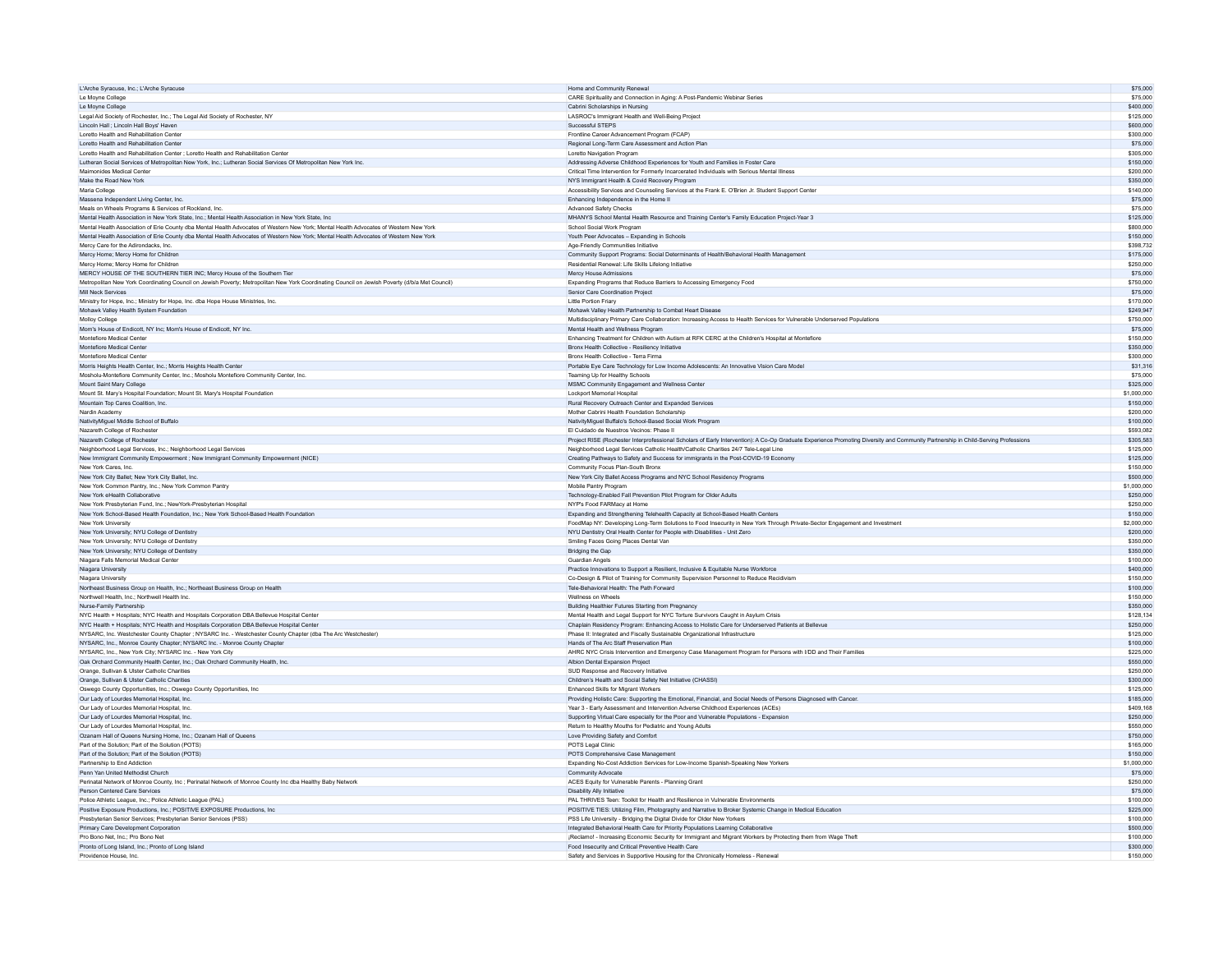| Providence House Inc.                                                                                                                                                 | Women's Justice Program                                                                                                                                                                                       | \$350,000             |
|-----------------------------------------------------------------------------------------------------------------------------------------------------------------------|---------------------------------------------------------------------------------------------------------------------------------------------------------------------------------------------------------------|-----------------------|
| Providence Rest                                                                                                                                                       | Post-COVID Census-building                                                                                                                                                                                    | \$250,000             |
| Read to Them Inc : Read to Them                                                                                                                                       | Addressing Literacy Loss of Syracuse Students Caused by the Pandemic                                                                                                                                          | \$80,000              |
| Read To Them, Inc.: Read to Them                                                                                                                                      | Reading Regression Recovery-The Three Rs from the Pandemic                                                                                                                                                    | \$89,520              |
| Refugee & Immigrant Self-Empowerment, Inc.; Refugee and Immigrant Self-Empowerment                                                                                    | New American Self-Sufficiency Program                                                                                                                                                                         | \$100,000             |
| Refugee and Immigrant Self-Empowerment, Inc.; Refugee and Immigrant Self-Empowerment                                                                                  | Linguistically and Culturally Appropriate Job Placement and Economic Support Services                                                                                                                         | \$115,000             |
| Regional Food Bank of Northeastern New York - Food Bank of the Hudson Valley; Regional Food Bank of Northeastern New York / Food Bank of the Hudson Valley            | Food Bank of the Hudson Valley New Warehouse Project                                                                                                                                                          | \$100,000             |
| Rehabilitation Support Services, Inc. ; Rehabilitation Support Services, Inc.                                                                                         | RSS Benefit Access and Coordination                                                                                                                                                                           | \$67,096              |
| Research Foundation for the State University of New York on behalf of the University at Buffalo (UB); RF SUNY - University at Buffalo (UB)                            | Multiple Sclerosis (MS) Disease Awareness and Management Program for the Underserved in Western New York                                                                                                      | \$199,576             |
| Research Foundation for the State University of New York on behalf of the University at Buffalo (UB); RF SUNY - University at Buffalo (UB)                            | UB S-miles-to Go: Expanding Oral Healthcare to assist vulnerable populations in Western New York through Accessible, Team-Based, Integrated Models                                                            | \$550,000             |
| Research Foundation of the City University of New York on behalf of Eugenio Maria de Hostos Community College; RF CUNY - Hostos Community College                     | Hostos Community Healthcare Worker Program                                                                                                                                                                    | \$150,000             |
| Restore NYC Inc : Restore NYC                                                                                                                                         | Counseling Services with Housing First for Survivors of Trafficking in NYC                                                                                                                                    | \$175,000             |
| Richmond University Medical Center ; Richmond University Medical Center                                                                                               | RUMC Strengthens Its Palliative Care Program For Patients And Families                                                                                                                                        | \$1,000,000           |
| Rising Ground, Inc.; Rising Ground                                                                                                                                    | Community Education & Healthcare Navigation project                                                                                                                                                           | \$200,000             |
| Road to Emmaus Ministry of Syracuse, Inc.; Road to Emmaus Ministry of Syracuse, Inc.                                                                                  | Emmaus Ministry Free Dental and Medical Clinic for the Underserved                                                                                                                                            | \$150,000             |
| Rochester General Hospital                                                                                                                                            | Licensed Practical Nurse Training for Low Income Individuals                                                                                                                                                  | \$200,000             |
| Rochester Industries Educational Fund; Rochester Industries Educational Fund (ROC2025 Fund)                                                                           | Veterans Connect                                                                                                                                                                                              | \$75,000              |
| Rochester Institute of Technology                                                                                                                                     | About Eating: Direct Nutrition Education                                                                                                                                                                      | \$194,356             |
| Rochester Institute of Technology                                                                                                                                     | Hospitality Industry Workforce Training Program                                                                                                                                                               | \$125,000             |
|                                                                                                                                                                       | Enhanced Recovery Services                                                                                                                                                                                    | \$200,000             |
| RochesterWorks, Inc.<br>Roman Catholic Church of Saint Simon Stock - Saint Joseph; St Simon Stock St Joseph Church                                                    | Food Pantry                                                                                                                                                                                                   | \$50,000              |
|                                                                                                                                                                       |                                                                                                                                                                                                               |                       |
| Roman Catholic Church of the Ascension; Ascension Church Food Pantry                                                                                                  | Food Pantry Sustainability/Expansion<br>St. Alexander's Outreach Center                                                                                                                                       | \$100,000<br>\$80,000 |
| Roman Catholic Community of St. Alexander and St. Joseph Parish; RCC of St Alexander & St. Joseph                                                                     |                                                                                                                                                                                                               |                       |
| Roman Catholic Diocese of Ogdensburg                                                                                                                                  | Regional Scholarship Grant                                                                                                                                                                                    | \$250,000             |
| Roman Catholic Diocese of Ogdensburg                                                                                                                                  | Healthy Families for a Hopeful Future                                                                                                                                                                         | \$650,000             |
| Ronald McDonald House at Maria Fareri Children's Hospital, dba Ronald McDonald House of the Greater Hudson Valley; Ronald McDonald House of the Greater Hudson Valley | Access to Family Centered Care for Pediatric Patients                                                                                                                                                         | \$69,000              |
| Ronald McDonald House Charities of Rochester, NY                                                                                                                      | Facilitating Access to Pediatric Care at the Westmoreland House                                                                                                                                               | \$125,000             |
| Ronald McDonald House New York                                                                                                                                        | Improving Access to Quality Pediatric Healthcare Services and Wraparound Services by Supporting Integrated Systems of Care                                                                                    | \$150,000             |
| Rural & Migrant Ministry, Inc.                                                                                                                                        | Youth Empowerment Program                                                                                                                                                                                     | \$175,000             |
| Rural Health Network of SCNY, Inc. ; Rural Health Network of SCNY, Inc.                                                                                               | Local Foods for Health: Improving Food Security & Health in South Central NY                                                                                                                                  | \$150,000             |
| Safe Passage Project Corporation                                                                                                                                      | Safe Passage Project Legal Defense for Child Refugees on Long Island                                                                                                                                          | \$250,000             |
| Saint Andre Bessette Roman Catholic Parish; St. Andre Bessette Roman Catholic Parish                                                                                  | Saint Andre's Outreach Center                                                                                                                                                                                 | \$80,000              |
| Saint Anthony's High School South Huntington; Saint Anthony's High School                                                                                             | Padre Pio Fund Scholarship Fund                                                                                                                                                                               | \$227,000             |
| Saint Francis de Sales School for the Deaf in Brooklyn: St. Francis de Sales School for the Deaf                                                                      | Inclusive Universally Designed Playground                                                                                                                                                                     | \$200,000             |
| Saint Joachim & Anne Nursing and Rehabilitation Center; Saints Joachim and Anne Nursing & Rehabilitation Center                                                       | Safety in a Post Pandemic World                                                                                                                                                                               | \$475,000             |
| Saint Joachim & Anne Nursing and Rehabilitation Center; Saints Joachim and Anne Nursing & Rehabilitation Center                                                       | Upgrading the Emergency Preparedness of Saints Joachim and Anne Nursing and Rehabilitation Center                                                                                                             | \$500,000             |
| Sarah's Guest House                                                                                                                                                   | The Accessibility Project                                                                                                                                                                                     | \$100,000             |
| SCAN-Harbor, Inc.: SCAN-New York Volunteer Parent-Aides Association, Inc.                                                                                             | <b>Get Healthy Fast Harlem</b>                                                                                                                                                                                | \$58,000              |
| Schuyler Center for Analysis and Advocacy, Inc.; Schuyler Center for Analysis and Advocacy                                                                            | Early Childhood Health and Well-Being                                                                                                                                                                         | \$150,000             |
| Seafarers & International House, Inc.                                                                                                                                 | Assistance for Asylum Seekers Program                                                                                                                                                                         | \$50,000              |
| Seton Catholic                                                                                                                                                        | Enhancing the Healthy Environment at Seton Catholic                                                                                                                                                           | \$80,000              |
| SIBS Place, Inc.: SIBS Place Inc.                                                                                                                                     | SIBSPlace Bereavement Program                                                                                                                                                                                 | \$78,500              |
| Siena College                                                                                                                                                         | Trauma-Informed Leadership Development Program                                                                                                                                                                | \$499,402             |
| Sisters Hospital Foundation                                                                                                                                           | Improving Health Equity of Buffalo's West Side                                                                                                                                                                | \$240,260             |
| Sisters of Saint Joseph of Rochester dba Nazareth Elementary; Nazareth Elementary                                                                                     | Mother Cabrini Health Foundation Scholarship at Nazareth Elementary                                                                                                                                           | \$100,000             |
| Sleep in Heavenly Peace, Inc.                                                                                                                                         | No Kid Sleeps on the Floor in Our Town! NY-Syracuse Chapter and NY-Auburn Chapter                                                                                                                             | \$75,000              |
| SNACK & Friends, Inc. : SNACK & Friends                                                                                                                               | SNACK Programming for Adolescents and Young Adults                                                                                                                                                            | \$100,000             |
| Society of St Vincent De Paul; Society of St. Vincent dePaul                                                                                                          | St. Vincent De Paul Dining Room                                                                                                                                                                               | \$85,000              |
| South Asian Council for Social Services                                                                                                                               |                                                                                                                                                                                                               | \$150,000             |
| South Bronx Overall Economic Development Corporation                                                                                                                  | Connecting Communities to Critical Services [CCCS]<br>SoBro's Steps to Success                                                                                                                                | \$300,000             |
|                                                                                                                                                                       | Southern Tier EMT-B Academy                                                                                                                                                                                   |                       |
| Southern Tier Health Care System, Inc.                                                                                                                                |                                                                                                                                                                                                               | \$75,000              |
| Special Olymnics New York Inc : Special Olymnics New York                                                                                                             | Statewide Fitness Programming                                                                                                                                                                                 | \$76,274<br>\$225,000 |
| St John Fisher College; St. John Fisher College                                                                                                                       | Improving the Experience and Outcomes of Hospitalized Patients with Intellectual and Developmental Disabilities                                                                                               |                       |
| St. Adalbert's Response to Love Center, Inc.: Response To Love Center                                                                                                 | Feed Our Neighbors                                                                                                                                                                                            | \$126,000             |
| St. Agnes Church; St. Agnes School                                                                                                                                    | St. Agnes School GAP Services (Health & Wellness, Kinesthetic & Sensory Learning, RTI & Therapeutic Support)                                                                                                  | \$80,000              |
| St. Ann's Foundation, Inc.; St. Ann's Foundation on behalf of St. Ann's Community                                                                                     | Revitalizing Memory Care at St. Ann's Home                                                                                                                                                                    | \$650,000             |
| St. Barnabas Hospital; St. Barnabas Hospital                                                                                                                          | SBH Pediatrics: Healthy Living Initiative                                                                                                                                                                     | \$150,000             |
| St. Catherine's Center for Children                                                                                                                                   | Pathways to Health: Year 3                                                                                                                                                                                    | \$350,000             |
| St. Columban's on the Lake Home for the Well-Aged, Inc.; St. Columban's on the Lake Retirement Home                                                                   | The St. Columban's on the Lake Fund (formerly called St. Columban's Residents Assistance Fund)                                                                                                                | \$300,000             |
| St. Francis College                                                                                                                                                   | Mother Cabrini Nursing Scholarship                                                                                                                                                                            | \$200,000             |
| St. James Church & Augustinian Academy; Augustinian Academy                                                                                                           | Establishing Wholistic & Healthy Activities for After School Program II                                                                                                                                       | \$80,000              |
| St. James School                                                                                                                                                      | St. James School Counseling Services                                                                                                                                                                          | \$80,000              |
| St. John Fisher College                                                                                                                                               | Interprofessional Simulation Center at St. John Fisher College                                                                                                                                                | \$500,000             |
| St. John's Bread and Life Program. Inc.                                                                                                                               | Brooklyn Emergency Food Hub and Mobile Marketplace Capacity Expansion Project                                                                                                                                 | \$650,000             |
| St. Joseph's Home; St. Joseph's Home                                                                                                                                  | Various Social Determinants of Health                                                                                                                                                                         | \$400,000             |
| St. Joseph's Hospital Health Center; St. Joseph's Hospital Health Center                                                                                              | Project "COMPASSION": Center Of Medical, Palliative, And Spiritual Support In Our Neighborhoods                                                                                                               | \$500,000             |
| St. Joseph's Hospital Health Center; St. Joseph's Hospital Health Center                                                                                              | Best Foot Forward from Pregnancy to Early Childhood Health & Development                                                                                                                                      | \$100,000             |
| St. Joseph's Collegiate Institute                                                                                                                                     | Academic Enrichment Project                                                                                                                                                                                   | \$95,000              |
| St. Joseph's Neighborhood Center, Inc. ; St. Joseph's Neighborhood Center, Inc.                                                                                       | 360 Collaborative Network Expansion                                                                                                                                                                           | \$500,000             |
| St. Joseph's Neighborhood Center, Inc. ; St. Joseph's Neighborhood Center, Inc.                                                                                       | 2021 Comprehensive Care Expansion Renewal                                                                                                                                                                     | \$300,000             |
| St. Lawrence O'Toole                                                                                                                                                  | Immigrant and Migrant Worker Education Center                                                                                                                                                                 | \$65,000              |
| St. Luke Residential Health Care Facility, Inc. ; St. Luke Health Services                                                                                            | CAPABLE - Helping Older Adults in Oswego County to Remain Independent at Home                                                                                                                                 | \$150,000             |
| St. Mary's Hospital for Children, Inc.                                                                                                                                | Telehealth Program for Children With Special Needs                                                                                                                                                            | \$75,000              |
| St. Peter's Hospital Foundation, Inc. : St. Peter's Hospital Foundation, Inc.                                                                                         | Empowered for a Better Tomorrow: Enhanced Supports to Advance Mental Health                                                                                                                                   | \$300,000             |
| State University of New York - Downstate Health Sciences University-University Hospital of Brooklyn; SUNY Downstate Health Sciences University                        | Nutritional Support for the SUNY Downstate UHB Pediatric Clinic to Care for Diverse Inner-City Children in a Medically Underserved Area Who Are at Increased Risk for Obesity and Other Nutritional Disorders | \$251,500             |
| Staten Island Performing Provider System, LLC                                                                                                                         | Health Integrated - Meeting the Behavioral Health and Food Security Needs of Low Income Residents                                                                                                             | \$200,000             |
| Stony Brook Foundation, Inc.: Stony Brook Foundation                                                                                                                  | Improving Access to Oral Healthcare for LI's Children                                                                                                                                                         | \$340,254             |
| Stride, Inc.; STRIDE Adaptive Sports                                                                                                                                  | Adaptive Wellness Center for Underserved New Yorkers with Disabilities                                                                                                                                        | \$125,000             |
| Sunset Park Health Council, Inc.; Sunset Park Health Council dba Family Health Centers at NYU Langone                                                                 | Mobile Dental Services Program                                                                                                                                                                                | \$550,000             |
| Syracuse University                                                                                                                                                   | Implementing Plans of Safe Care for Pregnant Women and Mothers with Substance Use Disorders                                                                                                                   | \$100,000             |
| Teresian House Nursing Home Co. Inc.; Teresian House Nursing Home                                                                                                     | It Takes A Village Final Phase                                                                                                                                                                                | \$250,000             |
| The Alfred E. Smith Memorial Foundation, Inc.: The Alfred E. Smith Memorial Foundation                                                                                | Enhanced Special Education in Three Schools in Rockland County                                                                                                                                                | \$250,000             |
| The Center for Discovery, Inc.: The Center for Discovery                                                                                                              | Capital Request for Medically Fragile Unit at The Center for Discovery's Children's Specialty Hospital                                                                                                        | \$2,000,000           |
| The Children's Hospital of Buffalo Foundation                                                                                                                         | A Coordinated Approach to Reducing Racial Inequalities in and Social Determinants of Health for Children in Buffalo Through Pediatric Primary Care                                                            | \$1,000,000           |
|                                                                                                                                                                       |                                                                                                                                                                                                               |                       |